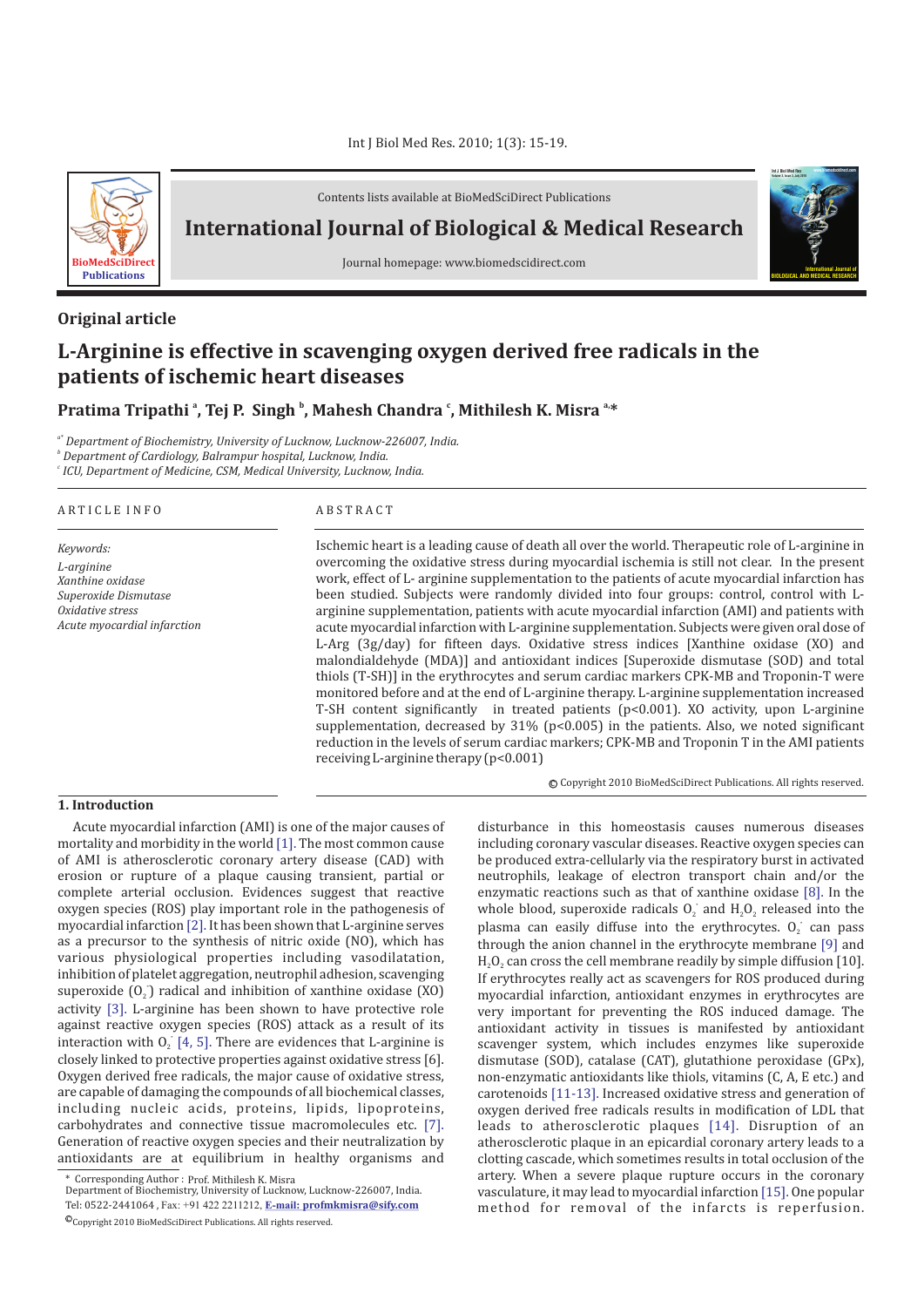Early reperfusion by thrombolytic drugs is now accepted as an effective treatment of acute myocardial infarction (AMI), both to restore coronary function and to limit myocardial damage [16]. However, reperfusion may result in transient or permanent myocardial injury (reperfusion injury) assumed to be free radical mediated [16-19].

Oxygen derived free radicals produce per-oxidation of membrane lipids and proteins with structural and functional changes. These mechanisms can explain some manifestations of the reperfusion injury such as myocardial stunning and reperfusion arrythmias [17-19]. In addition, accumulation of polymorphonuclear (PMN) cells may initiate the reocclusion of damaged vessels, explaining why there is only a partial success of revascularization procedures [18]. Enhanced lipid peroxidation products could measure increased free radical production. Some studies have reported that L-arginine supplementation could control enhanced lipid peroxidation [20] and attenuate xanthine oxidase activity, which is the major enzymatic source of oxygen, derived free radicals [8]. In the present study we have tried to find out whether L-arginine could really be beneficial to the patients of acute myocardial infarction.

#### **2. Materials and Methods**

Patients from Cardiology department, CSM Medical University and Balarampur hospital, Lucknow, U.P., India were the candidates enrolled in the study. The study was cleared by the departmental ethical committee. Informed consent was obtained from each patient. The study protocol conforms to the ethical guidelines of the 1975 declaration of Helsinki. Patients hospitalized with confirmed diagnosis of myocardial infarction (ST segment elevation/ non ST segment elevation) before reperfusion therapy were included in the AMI group of the study (n=50). These patients had increased levels of CPK-MB and Troponin T. The criteria for exclusion included patients with previous cardiovascular or other organic diseases such as diabetes, chronic renal failure, left ventricular failure, chronic obstructive pulmonary diseases (COPD), previous history of surgery or trauma and those planned for coronary revascularization. After having obtained the consent from the patients, their baseline data were collected by staff nurses in standardized format (Tables 1 and 2).

Table 1. Personal profile of the cases included in the study.

| <b>Parameter</b>                    | Control<br><b>Subject</b> | <b>AMI Patients</b> |
|-------------------------------------|---------------------------|---------------------|
| N                                   | 65                        | 65                  |
| Age (year)                          | $58 \pm 2.5$              | $63 \pm 3.9$        |
| Weight                              | $60.4 + 2.4$              | $75.2 \pm 5.9$      |
| Sex (Male/Female)                   | 43/12                     | 34/16               |
| Systolic blood pressure (mm of Hg)  | $117 \pm 3$               | $157 \pm 4$         |
| Diastolic blood pressure (mm of Hg) | $85 \pm 2$                | $98 \pm 3$          |

AMI =Acute myocardial infarction. Values are mean ± SE.

These patients were given oral dose of L-arginine (3g/day) for fifteen days along with regular medications which included  $\beta$ blockers, statins, ACE inhibitors and aspirin. The patients receiving L-arginine therapy were included in the AMI+Arg group (n=40) of the study. The study also included 65 non- diabetic, nonsmoking healthy subjects serving as control. The control subjects

were also given L-arginine therapy (3g/day) and included in the C+Arg group (n=55) of the study. The dose selection for the study was as recommended by Fried et al [21] and Adams et al [22]. Higher doses lead to problems like dizziness, headache, nausea etc while low doses didn't provide significant results.

Table 2. Metabolic markers of the subjects under study.

| <b>Parameter</b>          | <b>Control Subject</b> | <b>AMI Patients</b>            |
|---------------------------|------------------------|--------------------------------|
| Glucose $(mg/dl)$         | $87.29 \pm 1.99$       | $148.70 \pm 6.15$ <sup>a</sup> |
| Total cholesterol (mg/dl) | $170.40 \pm 4.25$      | $237 + 5.15$ <sup>a</sup>      |
| Triglyceride (mg/dl)      | $79.81 \pm 3.69$       | $195.70 \pm 5.58$ <sup>a</sup> |
| HDL-cholesterol (mg/dl)   | $47.45 + 3.12$         | $31.73 \pm 1.98$ <sup>a</sup>  |
| LDL-cholesterol (mg/dl)   | $108.30 \pm 7.03$      | $134.0 \pm 2.58^{\circ}$       |

AMI = Acute myocardial infarction.

Values are mean  $\pm$  SE, n = number of cases.

a p < 0.001 vs Control, b p < 0.01 vs Control.

#### 2.1 Chemicals

All the chemicals employed in the study were AnalaR grade of Qualigens and the biochemicals employed were procured from Sigma Chemical Co. USA.

#### *2.2. Lysate preparation*

4.0 ml venous blood was withdrawn and collected into polypropylene tubes containing 0.5 ml, 3.8% sodium citrate, pH 7.2. The tubes were gently rotated to mix the contents and centrifuged at 2000xg for 20 min at 4°C. The pellet containing RBCs was washed thrice with ice cold, 0.85% NaCl on a centrifuge at 2000xg for 10 min at  $4^{\circ}$ C. The final pellet was taken up in 5.0 ml chilled water, left in cold for 1 hr for hemolysis and the suspension was then recentrifuged. The supernatant, thus obtained, was used for analysis after suitable dilution as and when needed. The following parameters were studied in the erythrocytes of the patients and the control subjects.

#### *2.3. SOD activity*

SOD (E.C.1.15.1.1) activity was determined by the method of Misra and Fridovich [23]. 3 ml of the reaction mixture consisted of 1.5 ml of 100 mM carbonate buffer, pH 10.3; 0.01ml of 30 mM EDTA (ethylene di amine tetra acetic acid), suitable aliquot of enzyme preparation and water to make up the volume to 2.94 ml. The reaction was started by addition of 0.06 ml of 15mM epinephrine. Change in absorbance was recorded at 480 nm for 1 min at 15 sec intervals. Control consisting of all the ingredients, except enzyme preparation, was run simultaneously. One unit of enzyme activity has been defined to cause 50% inhibition of auto-oxidation of epinephrine present in the assay system by 1 ml enzyme preparation.

### *2.4. XO activity:*

XO (E.C.1.2.3.2) activity was determined by the method of Fried and Fried [24]. The reaction mixture consisted of 0.9 ml of 100 mM phosphate buffer, pH 7.8; 0.75 ml of 10mM EDTA; 0.15ml of 0.2mg/ml phenazine methosulphate (PMS); 0.45 ml of 4mg/ml solution of nitroblue tetrazolium (NBT); suitable aliquot of enzyme preparation in the linearity range and water to make up the volume to 3.0 ml. The reaction was started at  $37^{\circ}$ C with the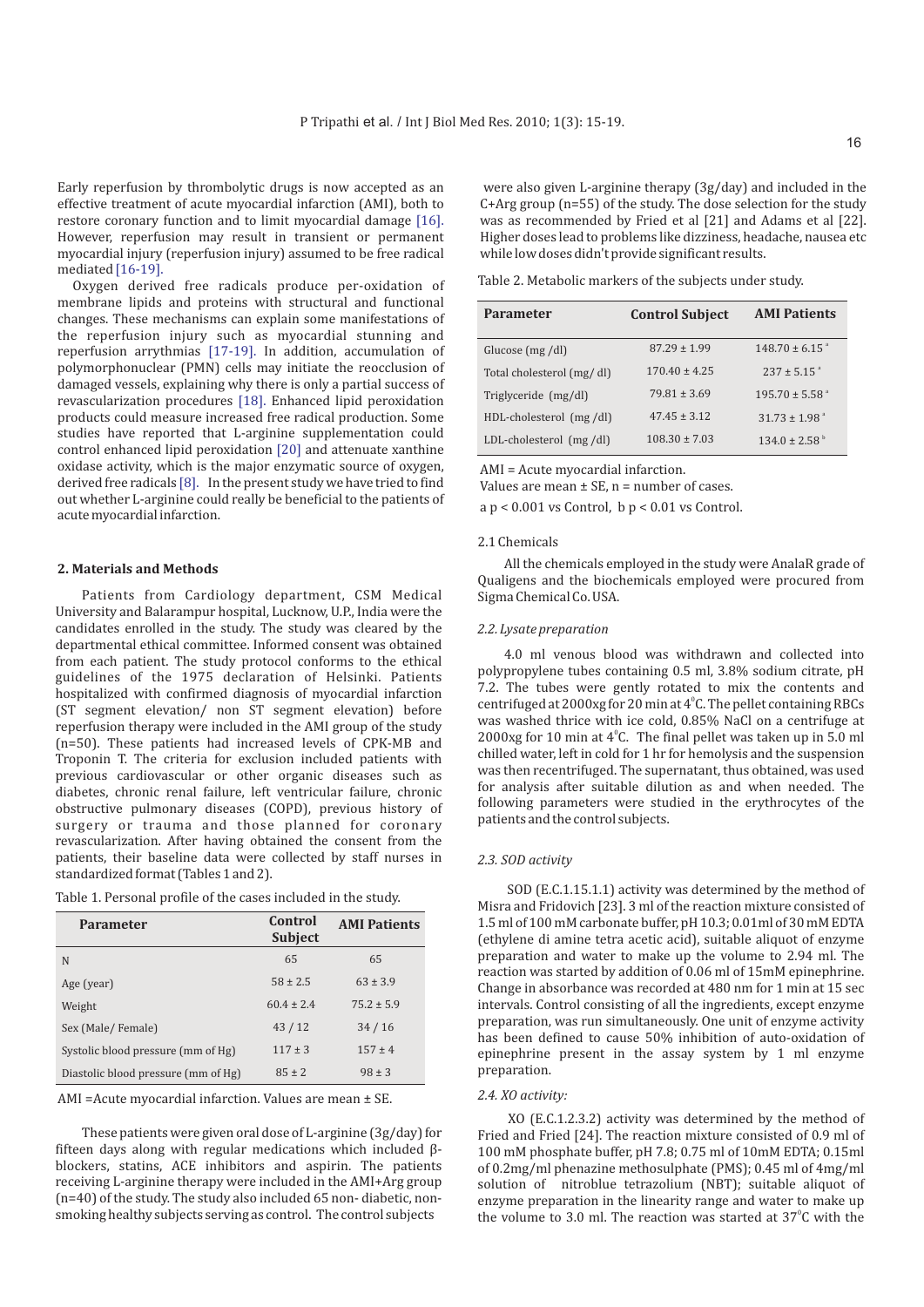addition of 0.5ml of 1mM Xanthine. Change in absorbance was recorded at 540 nm for 1 min at 15 sec intervals. Extinction coefficient of the reduced NBT at 540 nm is 7.2  $\mu$ Mcm<sup>-1</sup>. One unit of enzyme activity has been defined as the amount of enzyme that converts 1µmole of xanthine to uric acid in one minute at specified conditions of assay.

#### *2.5. LPO levels*

Lipid peroxidation (LPO) was measured in the form of MDA by the method of Ohkawa, Ohishi and Yagi [25], using thiobarbituric acid (TBA) reagent. To 0.05 ml lysate, in a Folin tube, was added 0.2 ml, 8.1% (w/v) sodium dodecylsulphate (SDS); 1.5 ml, 20% (v/v) acetic acid; 1.1 ml, 0.8% (w/v) TBA and water to make up the volume to 3.0 ml. The tubes were heated in a water bath at 90°C for 1 hr and cooled immediately under running tap water. To each tube, 1.0 ml chilled water and 5.0 ml butanol: pyridine mixture (15:1 v/v) was added, vortexed and centrifuged at 800xg for 20 min. The upper layer was aspirated out and color intensity measured at 532 nm. 1,1,3,3-tetra ethoxy propane (TEP) was used as reference.

#### *2.6.T-SH content*

Total thiols (T-SH) were estimated by the method of Hu [26] using Ellman's reagent. In final volume of 4.0 ml, was added 0.05 ml lysate and 0.6ml of 20mM tris-HCL buffer, pH 8.2, followed by addition of 0.04 ml, 10mM 5,5'dithiobis- (2-nitrobenzoic acid) (DTNB) in absolute methanol and 3.31 ml absolute methanol. The tubes were capped and left at room temp for 15 min to develop color. The tubes were then centrifuged at 3000xg for 20 min. Supernatant was aspirated and absorbance measured at 412 nm. Molar extinction coefficient of 13,600 M cm $1$ <sup>1</sup> was used to calculate the total thiol content.

#### *2.7. CPK-MB and Troponin T*

Assay of these markers of cardiac damage were carried out in an ISO- 9001:2000 certified lab.

#### *2.8. Protein estimation*

Protein was measured by the method of Lowry, Rosebrough, Farr and Randal [27] using Folin phenol reagent. Bovine serum albumin was used as standard. Specific activity of the enzymes has been defined as activity/mg protein

#### *2.9. Statistical analysis*

The results are expressed as mean  $\pm$  SE. One way analysis of variance (ANOVA) followed by Newman-Keuls multiple comparison tests has been applied to test the significance of the data. A p value <0.05 was considered to be statistically significant.

#### **3. Results:**

SOD activities of AMI group was found to be significantly reduced (27%) as compared to that of the control (C) group (p<0.001). The AMI+Arg group had SOD activity greater by 11% but not significant as compared to those of AMI group (Table 3). The XO activity of the AMI group was found to be elevated by 143%, as compared to that of C group (p<0.001). The AMI+Arg group had significantly lower XO activity (31%) compared to those with AMI group (p<0.005). As compared to C group, the AMI+Arg group showed a significant decrease in its XO activity (p<0.001) (Table 3).

The MDA levels in erythrocytes of AMI group showed an increase of 92% when compared with the C group  $(p<0.001)$ . Furthermore, the AMI+Arg group had lower MDA levels (8%) when compared to the AMI group but the change was statistically not significant (Table 4). The T-SH content in erythrocytes of AMI group was found to be decreased by 76% when compared to the C group (p<0.001). L-arginine supplementation to patient group resulted in significant increase in T-SH (36%) when compared to the AMI group (p<0.001). However, the AMI+Arg group had significantly higher T-SH concentration as compared to the C group (p<0.001) (Table 4).

Table 3. Effect of L-arginine supplementation on antioxidant enzyme superoxide dismutase (SOD) and pro-oxidant enzyme xanthine oxidase (XO) activities in erythrocytes of the subjects

| <b>Parameter</b>                    | <b>Control Subject</b>                  |                  | <b>AMI</b> Patients                       |                    |
|-------------------------------------|-----------------------------------------|------------------|-------------------------------------------|--------------------|
|                                     | C $(n = 65)$                            | $C+Arg (n = 55)$ | AMI $(n = 50)$                            | AMI+Arg $(n = 40)$ |
| SOD<br>$(U/mg)$ protein)            | $8.46 \pm 0.34^{\circ}$ 9.46 $\pm 0.50$ |                  | $5.47 \pm 0.22^{b}$ 6.16 $\pm 0.24$ c     |                    |
| X <sub>0</sub><br>$(U/mg)$ protein) | $1.45 \pm 0.10$ $1.05 \pm 0.15$         |                  | $3.53 \pm 0.19^{b}$ $2.46 \pm 0.19^{c,d}$ |                    |

Values are mean  $\pm$  SE; n = no. of cases, AMI = Acute myocardial infarction, Arg = L-arginine

 $\degree$  p<0.05 vs C + Arg,  $\degree$  p<0.001 vs  $\degree$ , c p<0.001 vs  $\degree$ ,  $\degree$  p<0.005 vs AMI Table 4. Effect of L-arginine on the levels of malondialdehyde (MDA) and total thiols (T-SH) in erythrocytes of the subjects.

| <b>Parameter</b>                    |                                                | <b>Control Subject</b> |                                                        | <b>AMI</b> Patients                          |  |
|-------------------------------------|------------------------------------------------|------------------------|--------------------------------------------------------|----------------------------------------------|--|
|                                     | $C(n = 65)$                                    |                        |                                                        | C+Arg (n = 55) AMI (n = 50) AMI+Arg (n = 40) |  |
| <b>MDA</b><br>$(n \text{ mole/ml})$ | $48.01 \pm 2.45$ <sup>a</sup> $36.11 \pm 2.63$ |                        | $91.70 \pm 3.53^{\circ}$ $84.35 \pm 3.24^{\circ}$      |                                              |  |
| T-SH<br>$(n \text{ mole/ml})$       | $4.90 \pm 0.28$                                | $5.45 \pm 0.49$        | $1.21 \pm 0.10 \text{ h}$ $1.91 \pm 0.13^{\text{c,d}}$ |                                              |  |

Values are mean  $\pm$  SE; n = no. of cases, AMI = Acute myocardial infarction, Arg = L-arginine.

 $^{\circ}$  p<0.01 vs C+Arg,  $^{\circ}$  p<0.001 vs C,  $^{\circ}$  p<0.001 vs C,  $^{\circ}$  p<0.001 vs AMI

Table 5 shows the levels of cardiac markers. There is significant increase in the levels of these markers in AMI patients when compared to the control subjects (p<0.001). However, following Larginine therapy, significant reduction was observed in the levels of these markers in the AMI+Arg group when compared to the AMI group and this reduction was 45% (p<0.001) in case of CPK-MB and 56% (p<0.001) in case of Troponin-T respectively.

Table 5. Effect of L-arginine therapy on the levels of serum cardiac markers.

| <b>Parameter</b>   | <b>Control Subject</b>            |                                   | <b>AMI Patients</b> |                                                                            |
|--------------------|-----------------------------------|-----------------------------------|---------------------|----------------------------------------------------------------------------|
|                    | $C(n = 65)$                       |                                   |                     | C+Arg $(n = 55)$ AMI $(n = 50)$ AMI+Arg $(n = 40)$                         |
| $CPK-MB$ $(ng/ml)$ | $0.58 \pm 0.018$ $0.35 \pm 0.021$ |                                   |                     | $5.36 \pm 0.34$ a $2.92 \pm 0.27$ <sup>b</sup> ,                           |
| $Trop-T(ng/ml)$    |                                   | $0.09 \pm 0.004$ $0.05 \pm 0.008$ |                     | $0.93 \pm 0.021$ <sup>a</sup> $0.41 \pm 0.023$ <sup>b</sup> , <sup>c</sup> |

Values are mean  $\pm$  SE; n = no. of cases, AMI = Acute myocardial infarction, Arg = L-arginine.

 $^{\circ}$  p <0.001 vs  $^{\circ}$ ,  $^{\circ}$  p<0.001 vs AMI,  $^{\circ}$  p<0.001 vs C

Lab reference range for serum CPK-MB is 0.100-4.9 ng/ml. Lab reference range for serum Troponin-T is <0.40 ng/ml.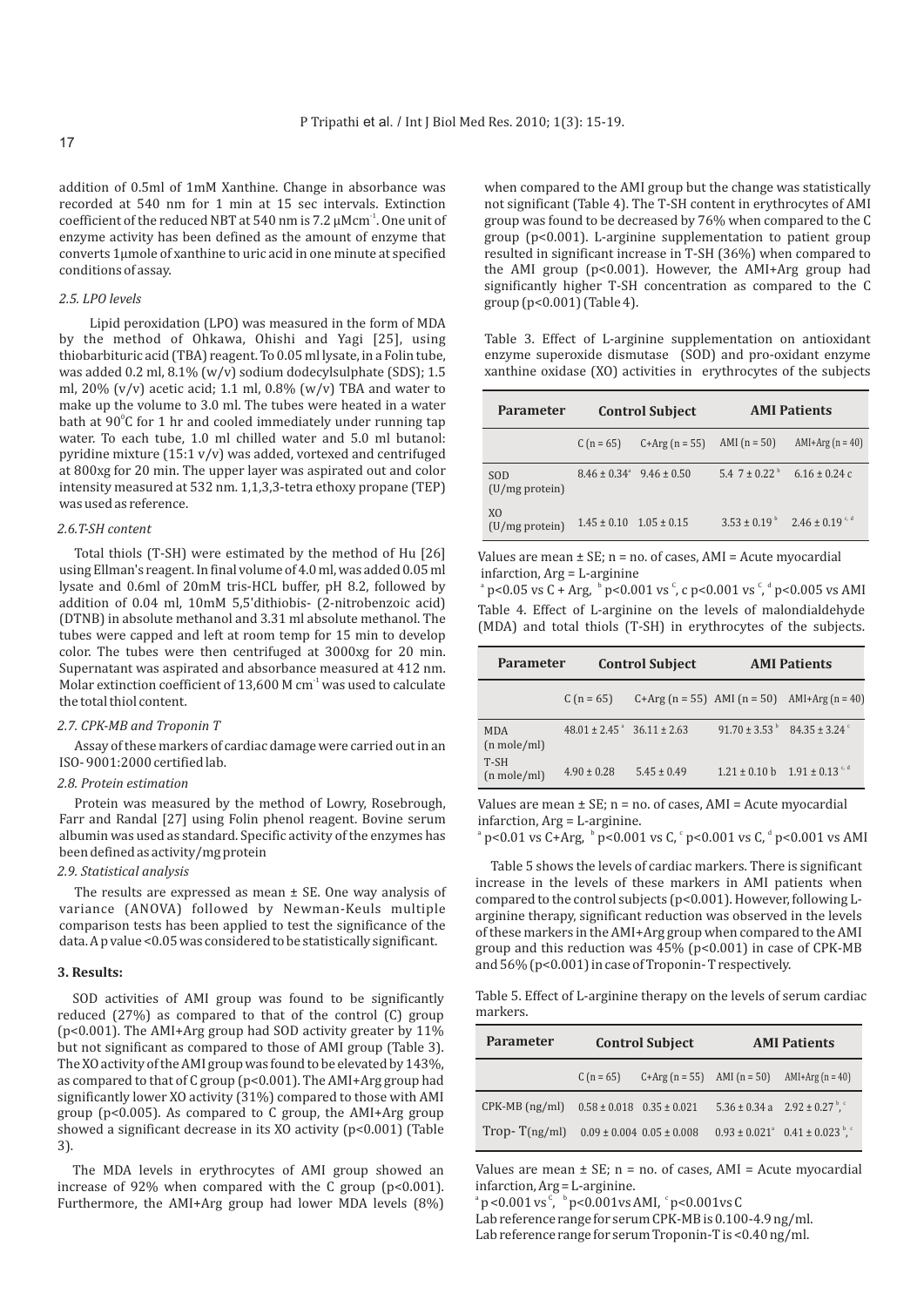#### **4. Discussion**

Myocardial ischemia results from inadequate oxygen supply to the myocardium. A number of studies have shown free radical mediated damage during ischemia-reperfusion induced oxidative stress [28]. The present study assessed the effect of oral L-arginine supplementation on myocardial ischemia (represented by acute myocardial infarction in the present study) and on modulations of cardiac oxidant-antioxidant homeostasis. Inadequate oxygen supply to the myocardium during ischemia leads to the conversion of xanthine dehydrogenase in to xanthine oxidase, which upon reperfusion catalyzes the conversion of hypoxanthine to xanthine, with the concomitant production of oxygen free radicals. The importance of this pathway is related primarily with the level of ATP in heart tissue. Under normal conditions, xanthine dehydrogenase (XOD) form of the enzyme uses NAD+ as the electron acceptor in the conversion of hypoxanthine to xanthine and uric acid. During ischemia, ATP is degraded to AMP, inosine and hypoxanthine successively and xanthine dehydrogenase undergoes selective proteolytic conversion to form xanthine oxidase leading to excessive generation of superoxide radicals [29- 31]. In the present study activity of XO showed marked increase in the patient when compared with the healthy subjects. L-arginine is a physiological precursor of nitric oxide (NO). Various studies have shown that NO is a biologically important molecule and has many modulatory functions for cells and tissues. NO has been shown to be cardioprotective in ischemia and reperfusion [32, 33]. Furthermore, NO may exert direct effect on cardiac myocytes [34]. The inhibition of XO activity by NO may be mediated through direct binding of NO to the enzyme's Fe-S moiety [35]. Another study also supported the notion that NO may suppress XO activity [36]. Hence, the protective role of NO could be due to its property of scavenging free radicals and inhibiting XO, this is in accordance with the present study.

SOD, the free radical scavenging enzyme, provides the first line of cellular defense against oxidative injury, decomposing O<sub>2</sub> before they interact to form more reactive hydroxyl radicals. The enzyme protects the red blood cells against free radical mediated lipid peroxidation [37]. We observed decreased activity of SOD in the erythrocyte of AMI patients. This observation is again in accordance with some earlier findings [38, 39]. During ischemia, the lowered activity of SOD fails to cope with excess free radical production which in turn causes the degradation of heme rings of **.** hemoglobin, releasing iron that is capable of stimulating OH production and lipid per-oxidation in erythrocytes [40].

Extent of lipid per-oxidation, measured in the form of MDA levels, was found to be increased in the erythrocytes of the patients when compared to the healthy subjects clearly indicating the free radical mediated damage in the patients. Decrease in the activity of SOD in the patient's erythrocytes may be due to the inactivation of the enzyme by cross linking or due to exhaustion of the enzyme by increased lipid per-oxidation [41]. L-arginine supplementation, however, increased the activity of SOD in the treated groups and hence the MDA level was found to be decreased upon L-arginine supplementation. This again shows that L-arginine protects the myocardial tissue from ROS-mediated damage. Similar findings have been reported earlier also [42]. Since SOD, CAT and GPx constitute a mutually supportive team of enzymes that provide defense against the intermediaries of ROS, hence increased SOD activity in arginine supplemented patients would be beneficial to overcome oxidative stress.

Thiols are major non-enzymatic antioxidant and have been reported to play an important role in protecting the myocardium

from ischemia and reperfusion induced injury [42]. Major part of thiols in RBC's are derived from proteins. During ischemia the increased formation of free radicals causes excess protein oxidation and hence the total thiol content was found to decrease in the patients. L-arginine supplementation improved the levels of total thiols in the patients under consideration. This finding is again in accordance with our previous work [43, 44]. Creatine kinase (CK) and particularly its isoenzyme CPK-MB normally exist in cellular compartments and leaks out into the plasma during myocardial injury due to disintegration of contractile elements and sarcoplasmic reticulum [45, 46]. Troponin T and I are the proteins of troponin regulatory complex involved in cardiac contractility. Both CPK-MB and Troponins are highly sensitive and specific markers of myocardial damage and therefore are preferred for diagnosis of myocardial infarction [46, 47]. In the present study, we observed the increased levels of CPK-MB and Troponin T in the patients of AMI when compared to the healthy control. L-arginine supplementation resulted in a decrease in the levels of these markers. This indicates that L-arginine therapy tends to reduce the damage caused during myocardial infarction.

#### **5. Conclusion**

Present study shows a significant increase in pro-oxidant indices and cardiac markers in the patients with acute myocardial infarction. A significant decrease in antioxidant status has been observed in AMI patients, thus causing an imbalance between oxidant and antioxidant parameters during AMI. The present study also indicates that several oxidant and anti-oxidant parameters are positively improved upon administration of Larginine to the patients of AMI. L-arginine administration, therefore, may be used as an adjuvant therapy. Moreover, the present study also shows that the parameters studied are favorably improved upon administration of L-arginine to the healthy persons therefore its administration, in low doses, can be used as a preventive measure in elderly persons against precipitation of ischemic myocardial syndromes without any untoward side effects as L-arginine is a naturally occurring conditionally essential amino acid to human beings.

#### *Acknowledgements*

One of the authors (P.T.) is thankful for a fellowship from U.P.C.S.T, Lucknow. The authors are also thankful for the grants under DST FIST Program to the Department of Biochemistry, University of Lucknow, Lucknow.

#### **6. References**

- [1] Ojha SK, Nandave M, Arora S, Narang R, Dinda AK, Arya DS. Chronic administration of Tribulus terrestris Linn extract improves cardiac function and attenuates myocardial infarction in rats. Ind I Pharmacol. 2008; 4: 1-10.
- [2] Loeper J, Goy J, Rozenstajn L, Bedu O, Moisson P. Lipid per-oxidation and protective enzymes during myocardial infarction. Clin Chim Acta. 1991; 15: 119-125.
- [3] Wu G, Morris SMJ. Arginine metabolism: nitric oxide and beyond. Biochem J. 1998; 336:1-17.
- [4] Wascher TC, Posch K, Wallner S, Hermetter A, Kostner GM, Graier WF. Vascular effects of L-arginine: anything beyond a substrate for the NOsynthase ? Biochem Biophys Res Commun. 1997; 234: 35-38.
- Lass A, Suessenbacher A, Wolkart G, Mayer B. Functional and analytical evidence of scavenging of oxygen radicals by L-arginine. Mol Pharmacol. 2002; 61: 1081-1088.
- [6] Adawi D, Kasravi FB, Molin G, Jeppson B. Oral arginine supplementation in acute liver injury. Nutr. 1996; 12: 529-533.
- [7] Carrol CE. Oxygen free radicals and human disease. Ann Int Med 1987; 107: 526-545.